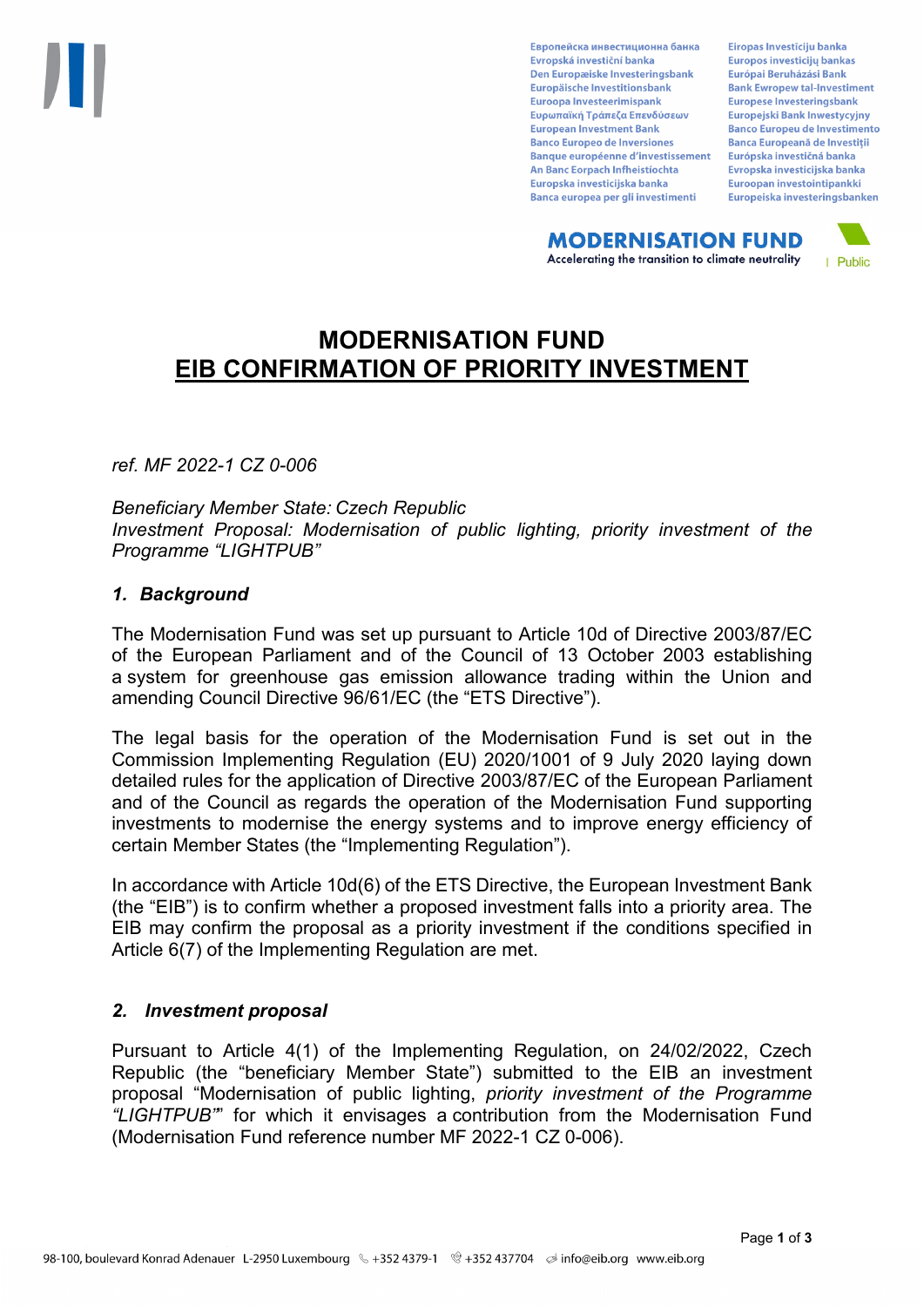

The investment will support projects that focus on reconstruction and modernisation of public lighting systems within municipalities. The overall objective of the scheme is to promote investments in public lighting systems by supporting investments in modern energy efficient technologies.

The beneficiary Member State has requested funding of EUR 40 000 000 for the scheme, with first disbursement of EUR 10 000 000.

## *3. Compliance with the conditions for priority investment*

- a) The beneficiary Member State has demonstrated that the investment complies with the requirements laid down in Article 10d(1) of the ETS Directive as it supports the modernisation of the energy system and it is in line with the objectives and measures set out in its NECP.
- b) According to the information provided by the beneficiary Member State and pursuant to Article 10d(2) Directive 2003/87/EC, the investment is considered as a priority investment as it falls under the priority area "improvement in energy efficiency".
- c) The beneficiary Member State has sufficient funds available for the requested disbursement according to the statement of the available funds referred to in Article 5(1) of the Implementing Regulation and after deduction of any amounts to be disbursed for investments already confirmed in accordance with Article 6(9) of the Implementing Regulation.
- d) The beneficiary Member State has provided evidence that the measures under the investment proposal do not constitute State aid within the meaning of Articles 107(1) of the Treaty on the Functioning of the European Union.
- e) The beneficiary Member State has confirmed in writing that the investment complies with any other applicable requirements of Union and national law.
- f) According to the information provided by the beneficiary Member State, the amounts requested from the Modernisation Fund are not intended to cover the same costs of the investment as those financed by another Union or national instrument.

### *4. Conclusions*

The EIB has assessed the investment proposal based on the information submitted by the beneficiary Member State in accordance with Article 4 and Annex 1 of the Implementing Regulation and it has concluded that the investment proposal has met the conditions specified in Article 6(7) of the Implementing Regulation.

In view of the above, and in reliance on the information and evidence provided and the confirmations given by the beneficiary Member State, as described in paragraph 3 above, the EIB confirms the proposal "Modernisation of public lighting, *priority*